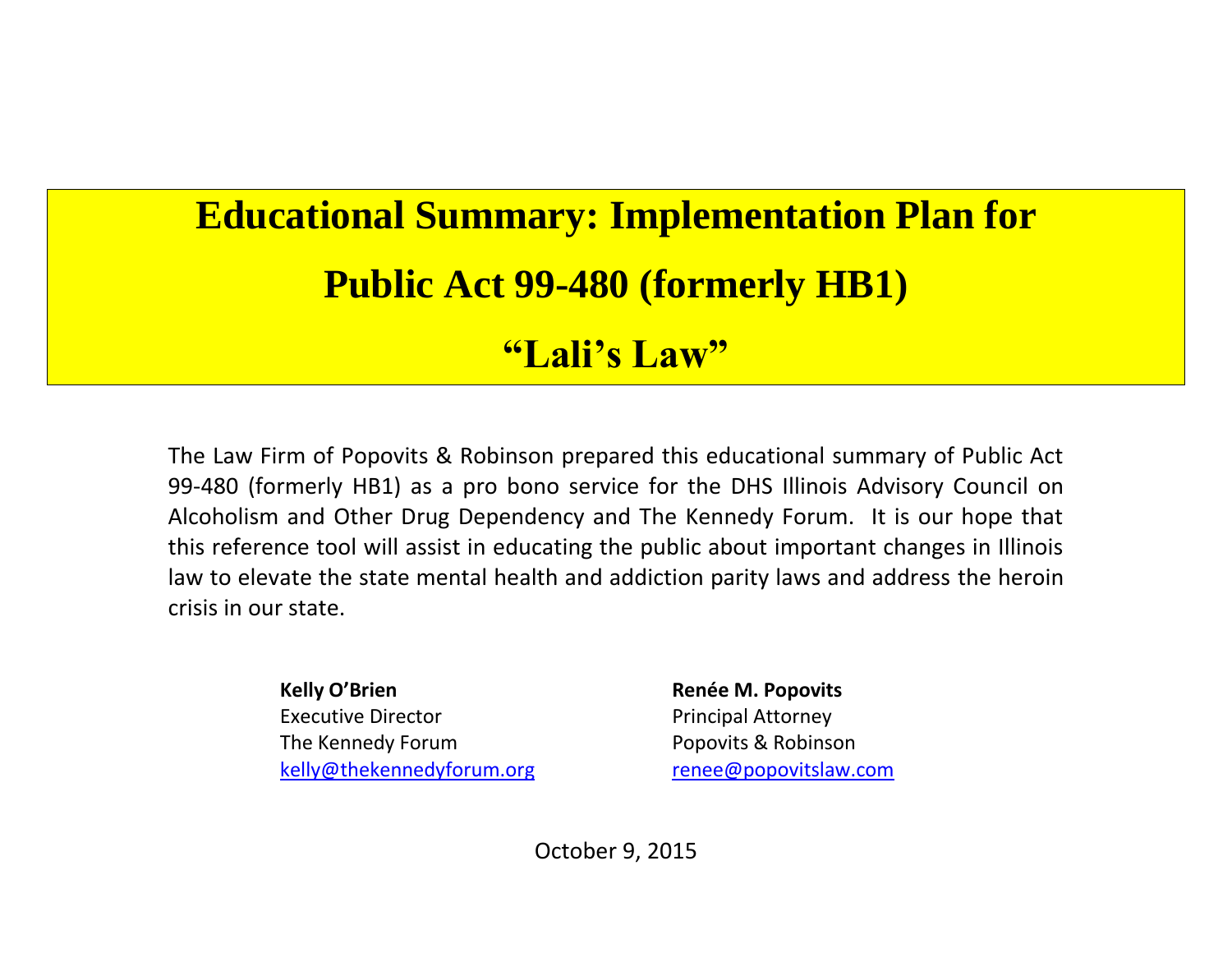|                | A. PARITY AND INSURANCE COVERAGE PROVISIONS                                                                                                                                                                                                                                                                                                                                                                                                          |                             |                                |  |
|----------------|------------------------------------------------------------------------------------------------------------------------------------------------------------------------------------------------------------------------------------------------------------------------------------------------------------------------------------------------------------------------------------------------------------------------------------------------------|-----------------------------|--------------------------------|--|
| $\mathbf{1}$   | Applies the mandate of Section 370c (Mental, Emotional, and<br>Substance Abuse Disorders) and 370c.1 (Mental Health and<br>Addiction Parity) of the Insurance Code to the State Employees<br>Group Insurance Act.                                                                                                                                                                                                                                    | 6                           | DOI & CMS                      |  |
| $\overline{2}$ | Extends the mandate of Section 370c (Mental, Emotional, and<br>Substance Abuse Disorders) to the Counties Code and the<br>Municipal Code including municipalities, self-insured or under<br>home rule.                                                                                                                                                                                                                                               | 18-19                       | <b>DOI</b>                     |  |
| $\overline{3}$ | Expands the existing Mental Health Parity mandate to include<br>addiction parity and to apply to qualified health plans offered<br>through the Health Insurance Marketplace.                                                                                                                                                                                                                                                                         | 39-40                       | DOI                            |  |
| $\pmb{4}$      | Extends parity to individual plans.                                                                                                                                                                                                                                                                                                                                                                                                                  | 42                          | <b>DOI</b>                     |  |
| 5              | <b>Opioid Antagonist Mandate</b><br>Creates a new mandate in the Insurance Code to require<br>coverage for at least one opioid antagonist, including refills (this<br>becomes effective for any policy issued, amended or delivered<br>after the effective date).                                                                                                                                                                                    | 34                          | <b>DOI</b>                     |  |
| 6              | Defines "opioid antagonist" in Pharmacy Practice Act, Alcoholism<br>and Other Drug Dependency Act, School Code, Insurance Code,<br>and Public Aid Code.                                                                                                                                                                                                                                                                                              | 1, 10,<br>$19-20,$<br>34,61 | IDFPR, DHS, ISBE,<br>DOI & HFS |  |
| $\overline{7}$ | Provides that no additional criteria may be used to make medical<br>necessity determinations for substance use disorders besides the<br>criteria established by the American Society of Addiction<br>Medicine.                                                                                                                                                                                                                                       | 37                          | <b>DOI</b>                     |  |
| 8              | Requires the offer of coverage for medically necessary acute<br>treatment services and medically necessary clinical stabilization<br>services. "Acute treatment services" means 24-hour medically<br>supervised addiction treatment that provides evaluation and<br>withdrawal management. "Clinical stabilization services" means<br>24-hour treatment following acute treatment services, which may<br>include intensive education and counseling. | 37-38                       | <b>DOI</b>                     |  |
| 9              | Requires the Department of Insurance (DOI) to enforce the<br>requirements of State and federal parity laws.                                                                                                                                                                                                                                                                                                                                          | 38                          | <b>DOI</b>                     |  |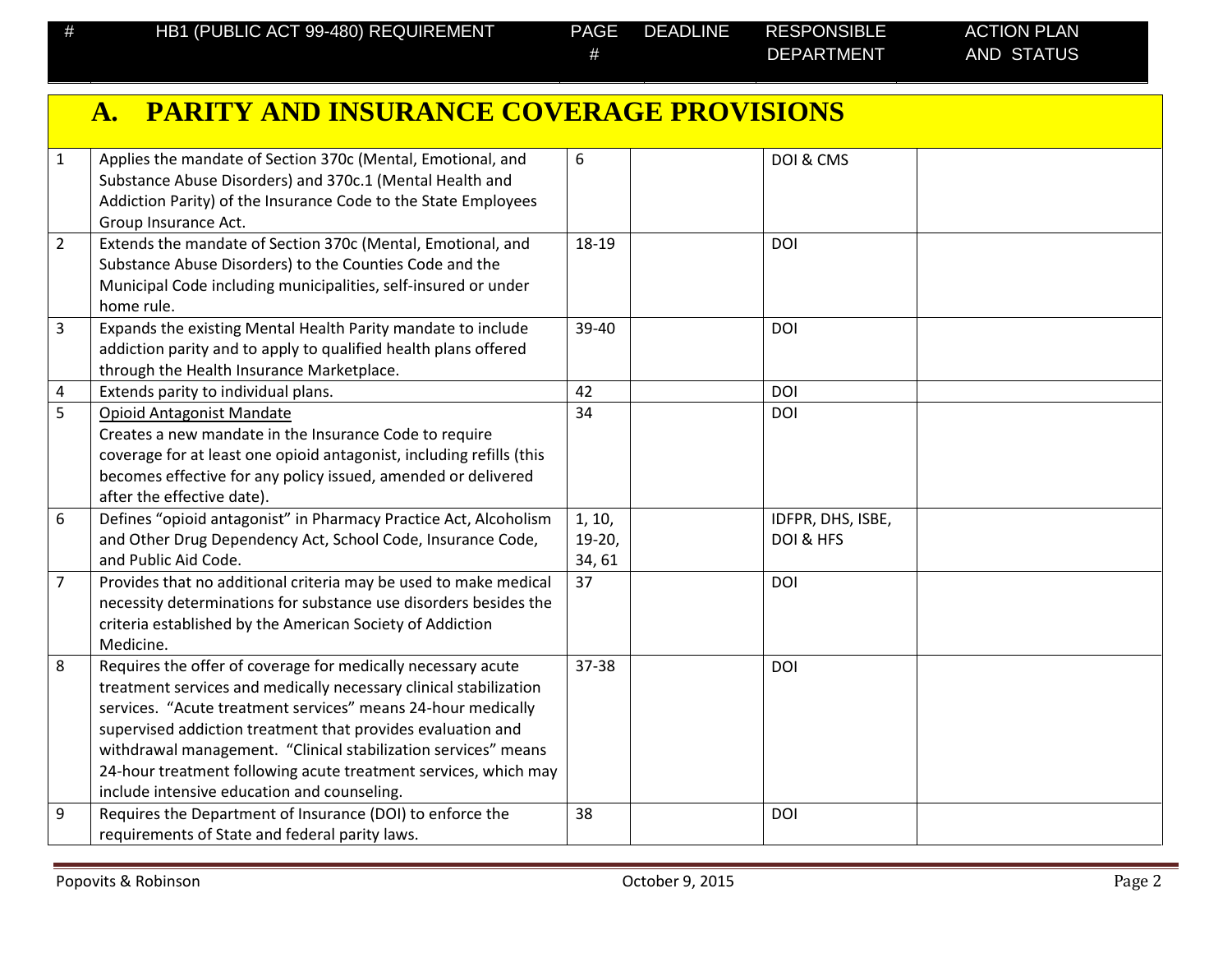| #  | HB1 (PUBLIC ACT 99-480) REQUIREMENT                                 | <b>PAGE</b> | <b>DEADLINE</b>      | <b>RESPONSIBLE</b> | <b>ACTION PLAN</b> |
|----|---------------------------------------------------------------------|-------------|----------------------|--------------------|--------------------|
|    |                                                                     |             |                      | <b>DEPARTMENT</b>  | AND STATUS         |
|    |                                                                     |             |                      |                    |                    |
| 10 | Requires plans to make available criteria for medical necessity     | 38          |                      | DOI                |                    |
|    | and reasons for denial. This includes any state regulated           |             |                      |                    |                    |
|    | employer-sponsored group health insurance plans written in          |             |                      |                    |                    |
|    | Illinois and State employee health plans.                           |             |                      |                    |                    |
| 11 | Requires insurers to use policies and procedures for the election   | 41          |                      | DOI                |                    |
|    | and placement of substance abuse treatment drugs on their           |             |                      |                    |                    |
|    | formulary that are no less favorable to the insured as those        |             |                      |                    |                    |
|    | policies and procedures the insurer uses for the selection and      |             |                      |                    |                    |
|    | placement of other drugs.                                           |             |                      |                    |                    |
| 12 | Requires insurers to follow the expedited coverage determination    | 41          |                      | <b>DOI</b>         |                    |
|    | for substance abuse treatment drugs in the Managed Care             |             |                      |                    |                    |
|    | Reform and Patient Rights Act.                                      |             |                      |                    |                    |
| 13 | Includes provisions regarding non-quantitative treatment            | $42 - 43$   |                      | <b>DOI</b>         |                    |
|    | limitations. Requires DOI to implement several education            |             |                      |                    |                    |
|    | initiatives regarding parity.                                       |             |                      |                    |                    |
| 14 | Develops a plan for a Consumer Education Campaign on mental         | 42          | By January 1,        | <b>DOI</b>         |                    |
|    | health and addiction parity, which must include live training       |             | 2016                 |                    |                    |
|    | events.                                                             |             |                      |                    |                    |
| 15 | Establishes a consumer hotline to assist consumers in navigating    | 42          | By March 1,          | <b>DOI</b>         |                    |
|    | the parity process.                                                 |             | 2016                 |                    |                    |
| 16 | Requires DOI to issue a report to the General Assembly on the       | 42          | By January 1,        | <b>DOI</b>         |                    |
|    | success of the Consumer Education Campaign.                         |             | 2018                 |                    |                    |
| 17 | DOI in coordination with HFS and DHS shall convene a working        | 42          | <b>Working Group</b> | DOI, HFS & DHS     |                    |
|    | group of health care insurance carriers, mental health advocacy     |             | must meet once       |                    |                    |
|    | groups, substance abuse patient advocacy groups, and mental         |             | before January       |                    |                    |
|    | health physician groups for the purpose of discussing issues        |             | 1, 2016; semi-       |                    |                    |
|    | related to the treatment and coverage of substance abuse            |             | annually             |                    |                    |
|    | disorders and mental illness.                                       |             | thereafter.          |                    |                    |
| 18 | Requires DOI to issue an annual report to the General Assembly      | 43          |                      | DOI                |                    |
|    | that includes a list of health insurance carriers and mental health |             |                      |                    |                    |
|    | advocacy groups, substance abuse patient advocacy groups, or        |             |                      |                    |                    |
|    | mental health physician groups participating in the work group,     |             |                      |                    |                    |
|    | issues and topics covered, and any legislative recommendations.     |             |                      |                    |                    |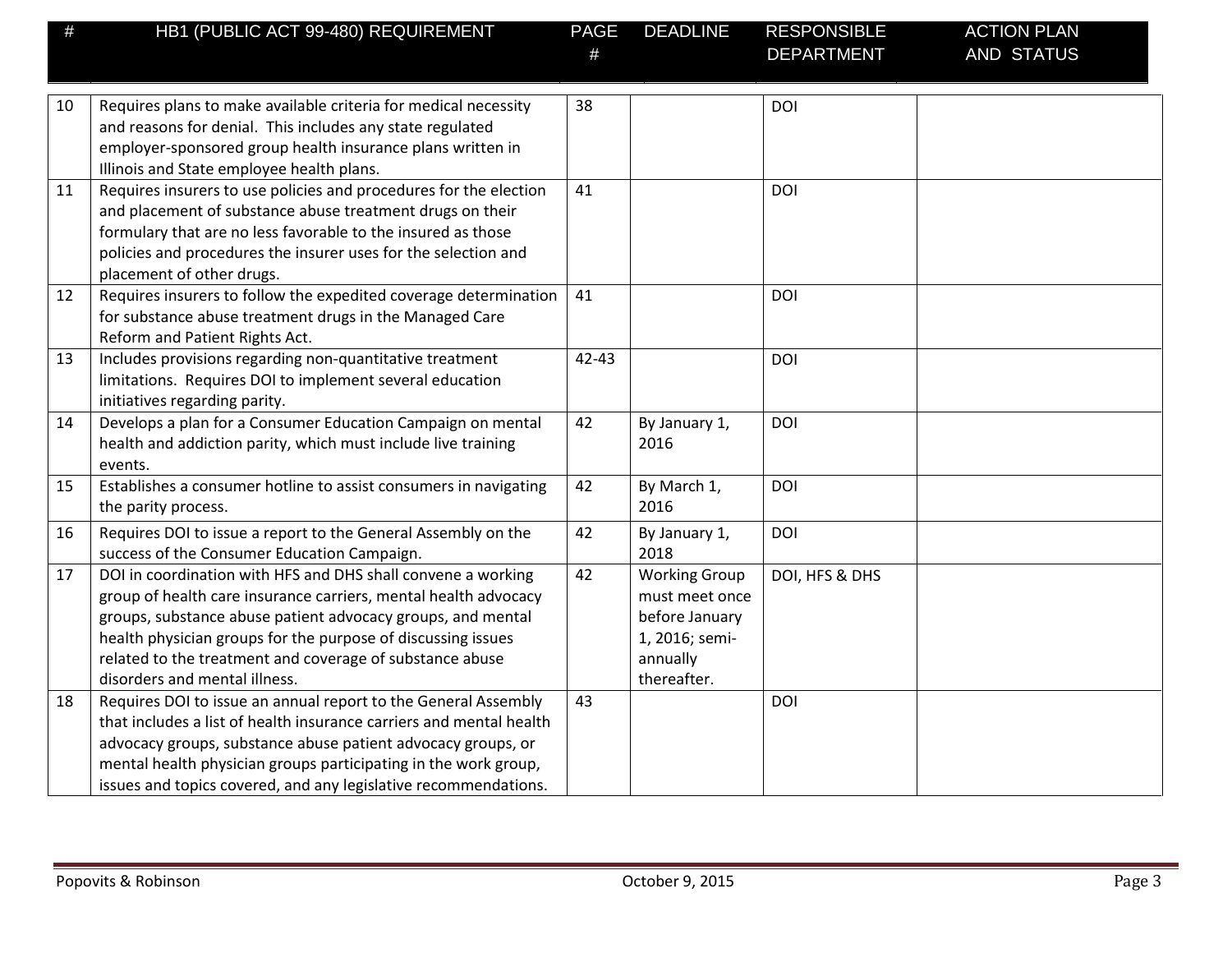| #  | HB1 (PUBLIC ACT 99-480) REQUIREMENT                                                                                                                                                                                                                                                                                                                                                                                                                                                                                            | <b>PAGE</b> | <b>DEADLINE</b>            | <b>RESPONSIBLE</b><br><b>DEPARTMENT</b> | <b>ACTION PLAN</b><br>AND STATUS |
|----|--------------------------------------------------------------------------------------------------------------------------------------------------------------------------------------------------------------------------------------------------------------------------------------------------------------------------------------------------------------------------------------------------------------------------------------------------------------------------------------------------------------------------------|-------------|----------------------------|-----------------------------------------|----------------------------------|
| 19 | Creates the Parity Education Fund as a special fund in the State<br>treasury to be used by DOI to provide financial assistance for the<br>consumer education campaign related to Mental Health and<br>Addiction Parity.                                                                                                                                                                                                                                                                                                        | 12,43       |                            | DOI                                     |                                  |
| 20 | Amends the Health Carrier External Review Act to require the<br>written notice of the right to review to also include a copy of<br>DOI's Request for External Review form.                                                                                                                                                                                                                                                                                                                                                     | 43          |                            | DOI                                     |                                  |
| 21 | Requires ASAM for medical necessity determinations during<br>external review.                                                                                                                                                                                                                                                                                                                                                                                                                                                  | 49          |                            | DOI                                     |                                  |
|    | <b>MEDICAID COVERAGE</b><br><b>B.</b>                                                                                                                                                                                                                                                                                                                                                                                                                                                                                          |             |                            |                                         |                                  |
| 22 | Applies existing insurance mandates for Section 370c (Mental and<br>Emotional Disorders) and 370c.1 (Mental Health and Addiction<br>Parity) to Medicaid and CHIP recipients.                                                                                                                                                                                                                                                                                                                                                   | 34,61       |                            | <b>HFS</b>                              |                                  |
| 23 | Medicaid<br>Requires coverage for Medicaid for all FDA approved forms of<br>medication assistance treatment prescribed for the treatment of<br>alcohol dependence or the treatment of opioid dependence<br>(includes both fee for service and managed care). These<br>treatments shall not be subject to any utilization control, except<br>for (1) those established under the American Society of Addiction<br>Medicine patient placement criteria, (2) prior authorization<br>mandate, or (3) lifetime restriction mandate. | 61          | On or after July<br>1,2015 | <b>HFS</b>                              |                                  |
| 24 | Requires coverage for opioid antagonists for the Medicaid<br>Program.                                                                                                                                                                                                                                                                                                                                                                                                                                                          | 61          | On or after July<br>1,2015 | <b>HFS</b>                              |                                  |
|    | <b>PRESCRIPTION MONITORING PROGRAM (PMP)</b>                                                                                                                                                                                                                                                                                                                                                                                                                                                                                   |             |                            |                                         |                                  |
| 25 | <b>Automatic Enrollment in the Prescription Monitoring Program</b><br>(PMP)<br>Requires the automatic enrollment in the PMP for all dispensers<br>and prescribers when they obtain or renew their controlled<br>substance license.                                                                                                                                                                                                                                                                                             | 104         |                            | <b>IDFPR &amp; DHS</b>                  |                                  |
| 26 | Requires IDFPR to request an email address in its application for a<br>new or renewed controlled substance license.                                                                                                                                                                                                                                                                                                                                                                                                            | 93          |                            | <b>IDFPR &amp; DHS</b>                  |                                  |
| 27 | Requires Department of Financial and Professional Regulation to<br>provide the PMP with electronic access to the license information<br>of a prescriber or dispenser to facilitate the creation of the                                                                                                                                                                                                                                                                                                                         | 105         |                            | <b>IDFPR</b>                            |                                  |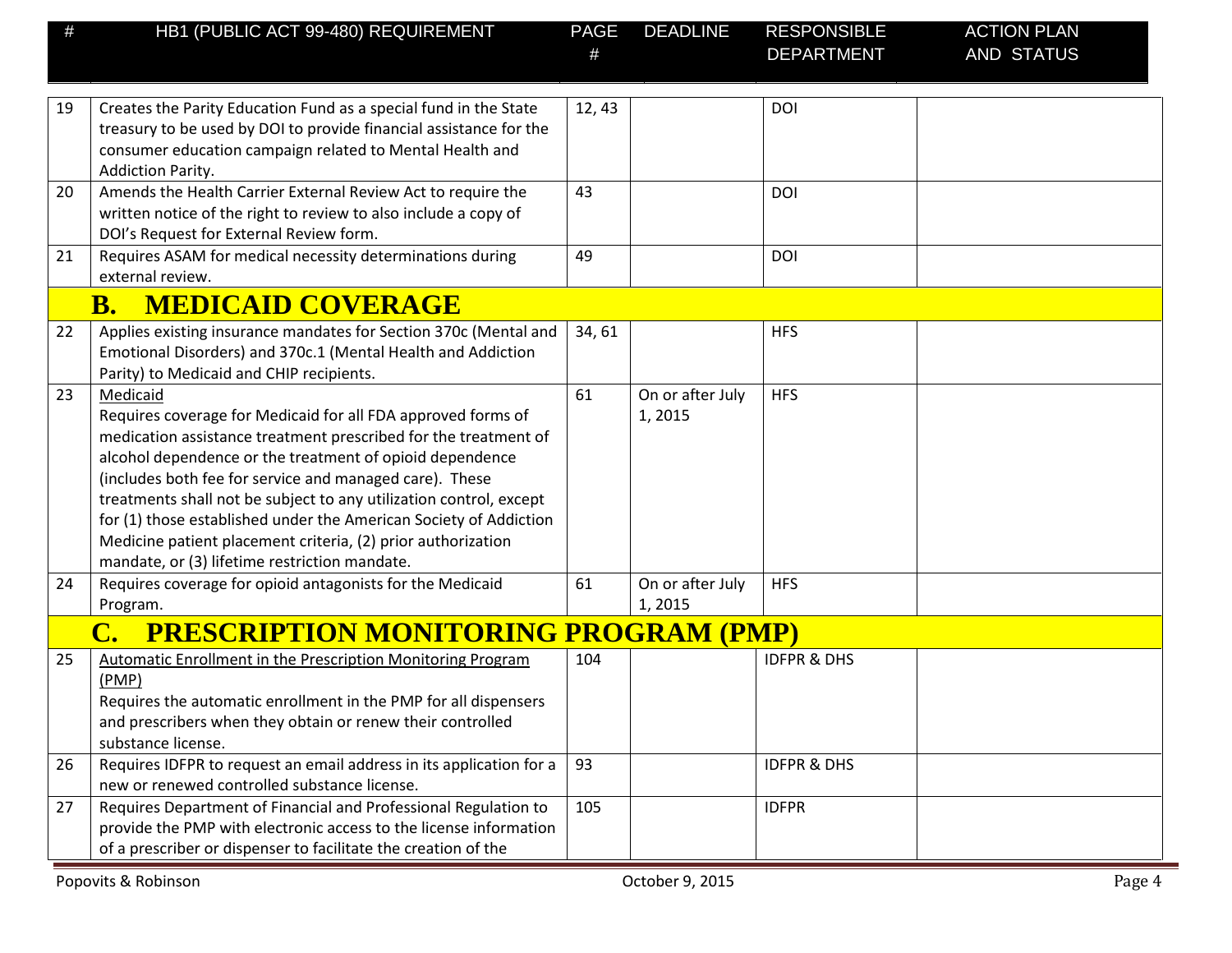| # | HB1 (PUBLIC ACT 99-480) REQUIREMENT | PAGE |
|---|-------------------------------------|------|

DEPARTMENT

|    | profile.                                                            |     |            |  |
|----|---------------------------------------------------------------------|-----|------------|--|
| 28 | Requires the PMP to send the prescriber or dispenser information    | 105 | <b>DHS</b> |  |
|    | regarding the inquiry system, including instructions on how to log  |     |            |  |
|    | into the system, instructions on how to use the system to           |     |            |  |
|    | promote effective clinical practice, and opportunities for          |     |            |  |
|    | continuing education for the prescribing of controlled substances.  |     |            |  |
| 29 | Requires all prescribers to designate one or more medical           | 102 | <b>DHS</b> |  |
|    | specialties or fields of medical care and treatment when the        |     |            |  |
|    | prescriber registers with the PMP.                                  |     |            |  |
| 30 | Requires DHS to appoint a full-time Clinical Director on the PMP.   | 100 | <b>DHS</b> |  |
| 31 | Authorization of Designee to view PMP                               | 105 | <b>DHS</b> |  |
|    | Allows for prescribers and dispensers to authorize a designee to    |     |            |  |
|    | consult the PMP on their behalf.                                    |     |            |  |
| 32 | Requires the following conditions to be met in order to allow for   | 105 | <b>DHS</b> |  |
|    | the designee to view the PMP: (1) the designee is employed by       |     |            |  |
|    | the same hospital or health care system, is employed by the same    |     |            |  |
|    | professional practice, or is under contract with such practice      |     |            |  |
|    | hospital, or health care system; (2) the prescriber or dispenser    |     |            |  |
|    | takes reasonable steps to ensure that such designee is sufficiently |     |            |  |
|    | competent in the use of the PMP; (3) the prescriber or dispenser    |     |            |  |
|    | remains responsible for ensuring that access to the PMP by the      |     |            |  |
|    | designee is limited to authorized purposes and occurs in a          |     |            |  |
|    | manner that protects the confidentiality of the information         |     |            |  |
|    | obtained from the PMP and remains responsible for any breach        |     |            |  |
|    | of confidentiality; and (4) the ultimate decision as to whether or  |     |            |  |
|    | not to prescribe or dispense a controlled substance remains with    |     |            |  |
|    | the prescriber or dispenser.                                        |     |            |  |
| 33 | Requires that designees receive information on how to use the       | 105 | <b>DHS</b> |  |
|    | PMP.                                                                |     |            |  |
| 34 | Requires the PMP to maintain a website with specific                | 105 | <b>DHS</b> |  |
|    | information, including current clinical guidelines on the           |     |            |  |
|    | prescribing of opioids and other controlled substances, accredited  |     |            |  |
|    | continuing education programs related to prescribing and            |     |            |  |
|    | dispensing, programs or information developed by health care        |     |            |  |
|    | professionals that may be used to assess patients or help ensure    |     |            |  |
|    | compliance with prescriptions, and updates from federal agencies    |     |            |  |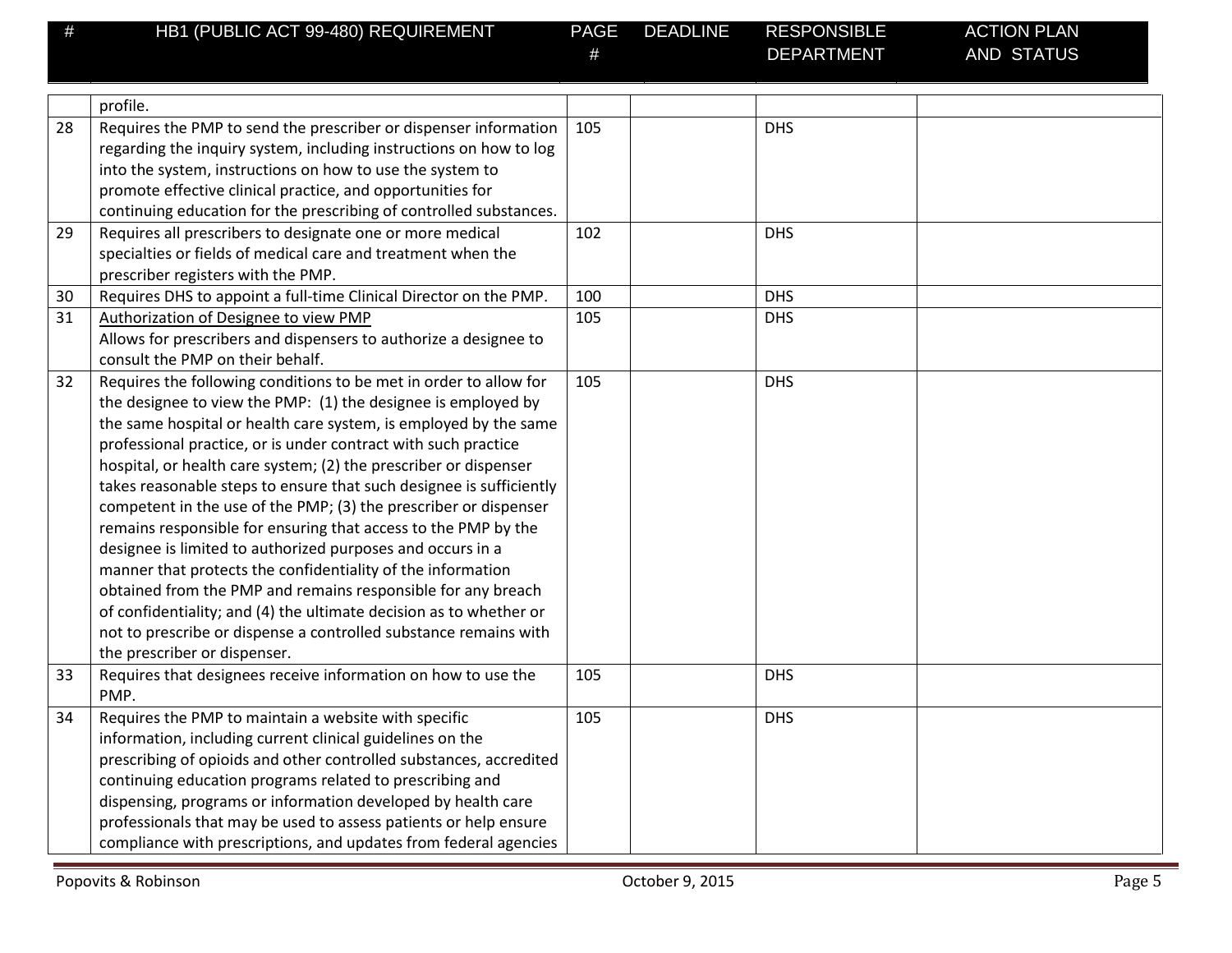DEPARTMENT

|    | and other public and private organizations that are relevant to<br>prescribing.                                                                                                                                                                                                         |     |                                                                                                                           |                                        |  |
|----|-----------------------------------------------------------------------------------------------------------------------------------------------------------------------------------------------------------------------------------------------------------------------------------------|-----|---------------------------------------------------------------------------------------------------------------------------|----------------------------------------|--|
| 35 | Updates from the PMP<br>Requires the PMP to send periodic updates to all enrolled<br>prescribers and dispensers on a variety of different topics,<br>including opportunities for accredited continuing education<br>related to prescribing and dispensing.                              | 106 |                                                                                                                           | <b>DHS</b>                             |  |
| 36 | Review of these communications must be done by the PMP<br>Advisory Committee.                                                                                                                                                                                                           | 106 |                                                                                                                           | <b>PMP Advisory</b><br>Committee       |  |
| 37 | PMP Information<br>Requires dispensers to transmit additional information to the<br>PMP, including name and address, the date of birth and gender of<br>the person receiving the prescription, and the days supply<br>indicated by the prescription.                                    | 99  |                                                                                                                           | <b>DHS</b>                             |  |
| 38 | Requires that transmitted information be reported to the PMP no<br>later than the end of the next business day after the date the<br>controlled substance is dispensed. Current law requires the<br>information to be transmitted within 7 days after the prescription<br>is dispensed. | 100 | No later than<br>the end of the<br>next business<br>day after the<br>date the<br>controlled<br>substance is<br>dispensed. | <b>DHS</b>                             |  |
| 39 | Requires DHS to designate a central repository for the collection<br>of information. The amendment adds recipient's address, date of<br>birth and gender, and days supply of a controlled substance<br>dispersed to the information previously required.                                | 101 |                                                                                                                           | <b>DHS</b>                             |  |
| 40 | Electronic Health Record (EHR) Pilot Project<br>Requires DHS to adopt rules establishing pilot initiatives involving<br>a cross-section of hospitals in Illinois to increase the integration<br>of PMP information with EHR's. (Definition of EHR on p. 88.)                            | 100 | Adopt rules by<br>September 11,<br>2016.                                                                                  | <b>DHS</b>                             |  |
| 41 | Increase electronic integration of hospital's electronic health<br>record with the PMP on or before January 1, 2019.                                                                                                                                                                    | 100 | January 1, 2019                                                                                                           | <b>DHS</b>                             |  |
| 42 | Requires the PMP Advisory Committee to consult with DHS to<br>identify funding sources to support pilot projects promoting the<br>integration of the PMP with EHR's.                                                                                                                    | 101 |                                                                                                                           | DHS & PMP<br><b>Advisory Committee</b> |  |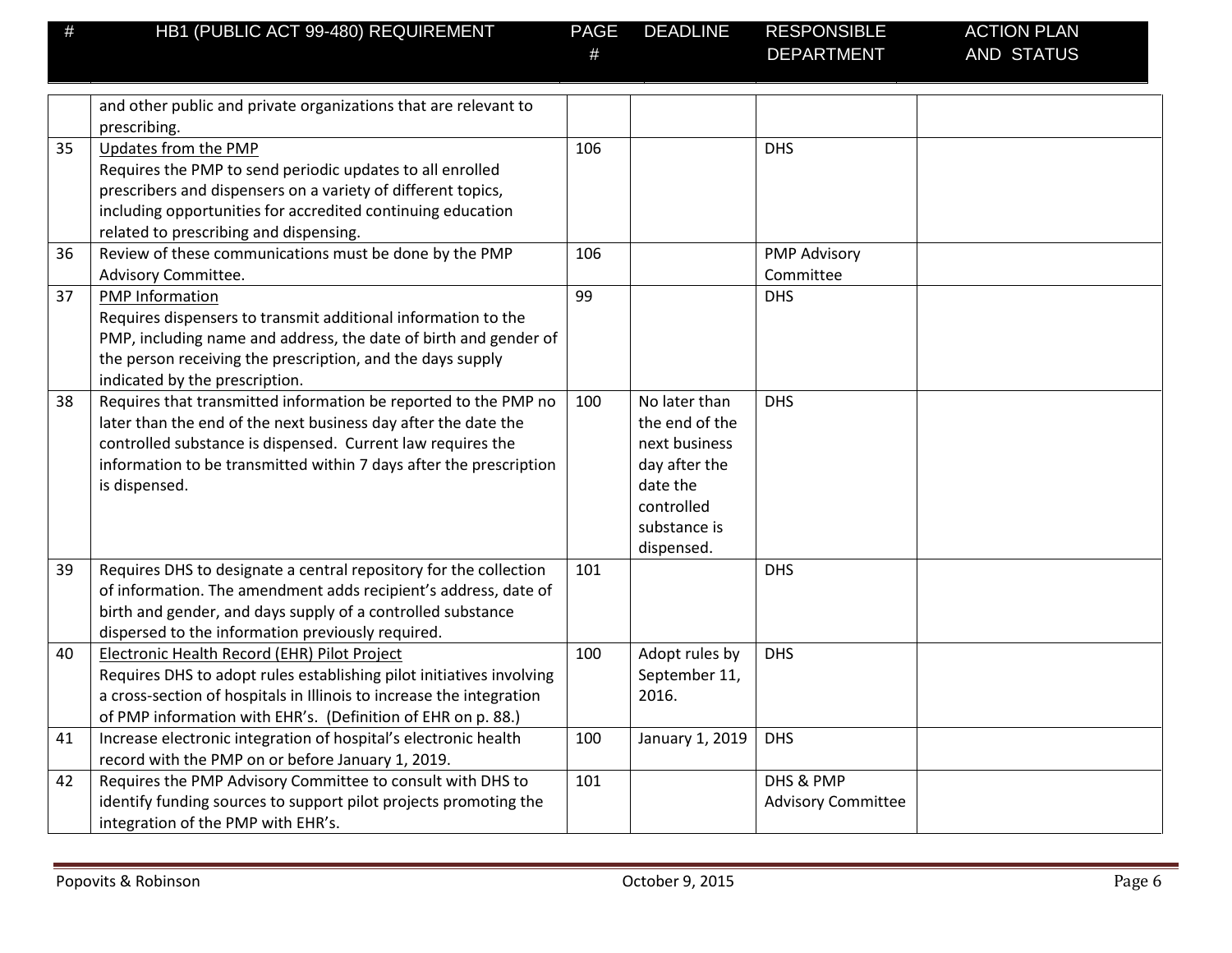| HB1 (PUBLIC ACT 99-480) REQUIREMENT | <b>PAGE</b> | <b>DEADLINE</b> | RESPONSIBLE | <b>ACTION PLAN</b> |
|-------------------------------------|-------------|-----------------|-------------|--------------------|
|                                     |             |                 | DEPARTMENT  | AND STATUS         |

| 43 | <b>PMP Advisory Committee</b>                                       | 107  |           | DHS & PMP                 |  |
|----|---------------------------------------------------------------------|------|-----------|---------------------------|--|
|    | Reconstitutes the make-up of the PMP Advisory Committee to be       |      |           | <b>Advisory Committee</b> |  |
|    | appointed by the Clinical Director of the PMP, instead of by the    |      |           |                           |  |
|    | Secretary of DHS or their designee.                                 |      |           |                           |  |
| 44 | States the composition of the PMP Advisory Committee is as          | 107  |           | DHS & PMP                 |  |
|    | follows: 4 physicians, one advanced practice nurse, one physician   |      |           | <b>Advisory Committee</b> |  |
|    | assistant, one optometrist, one dentist, one podiatric physician,   |      |           |                           |  |
|    | and 3 pharmacists. The Clinical Director has the ability to appoint |      |           |                           |  |
|    | a representative of an organization representing a profession       |      |           |                           |  |
|    | required to be appointed to the Committee.                          |      |           |                           |  |
| 45 | Requires that the Clinical Director of the PMP serve as the Chair   | 107  |           | <b>DHS</b>                |  |
|    | of the Committee.                                                   |      |           |                           |  |
| 46 | Requires the PMP Advisory Committee to complete reviews of          | 106, | Quarterly | DHS & PMP                 |  |
|    | grant opportunities and the content of the PMP website on a         | 108  |           | <b>Advisory Committee</b> |  |
|    | quarterly basis.                                                    |      |           |                           |  |
| 47 | Requires the PMP Advisory Committee to review current clinical      | 107  |           | DHS & PMP                 |  |
|    | guidelines developed by health care professional organizations on   |      |           | <b>Advisory Committee</b> |  |
|    | the prescribing of opioids or other controlled substances;          |      |           |                           |  |
|    | accredited continuing education programs related to prescribing     |      |           |                           |  |
|    | and dispensing; programs or information developed by health         |      |           |                           |  |
|    | care professional organizations that may be used to assess          |      |           |                           |  |
|    | patients or help ensure compliance with prescriptions; updates      |      |           |                           |  |
|    | from the Food and Drug Administration, the Centers for Disease      |      |           |                           |  |
|    | Control and Prevention, and other public and private                |      |           |                           |  |
|    | organizations which are relevant to prescribing and dispensing;     |      |           |                           |  |
|    | relevant medical studies; and other publications which involve      |      |           |                           |  |
|    | the prescription of controlled substances.                          |      |           |                           |  |
| 48 | Requires the PMP Advisory Committee to make                         | 108  |           | DHS & PMP                 |  |
|    | recommendations for inclusion of these materials or other           |      |           | <b>Advisory Committee</b> |  |
|    | studies which may be effective resources for prescribers and        |      |           |                           |  |
|    | dispensers on the Internet website of the inquiry system            |      |           |                           |  |
|    | established under Section 318. (Confidentiality of Information)     |      |           |                           |  |
| 49 | Requires the PMP Advisory Committee to, on at least a quarterly     | 108  | Quarterly | DHS & PMP                 |  |
|    | basis, review communication to be sent to all registered users of   |      |           | <b>Advisory Committee</b> |  |
|    | the inquiry system established pursuant to Section 318              |      |           |                           |  |
|    | (Confidentiality of Information), including recommendations for     |      |           |                           |  |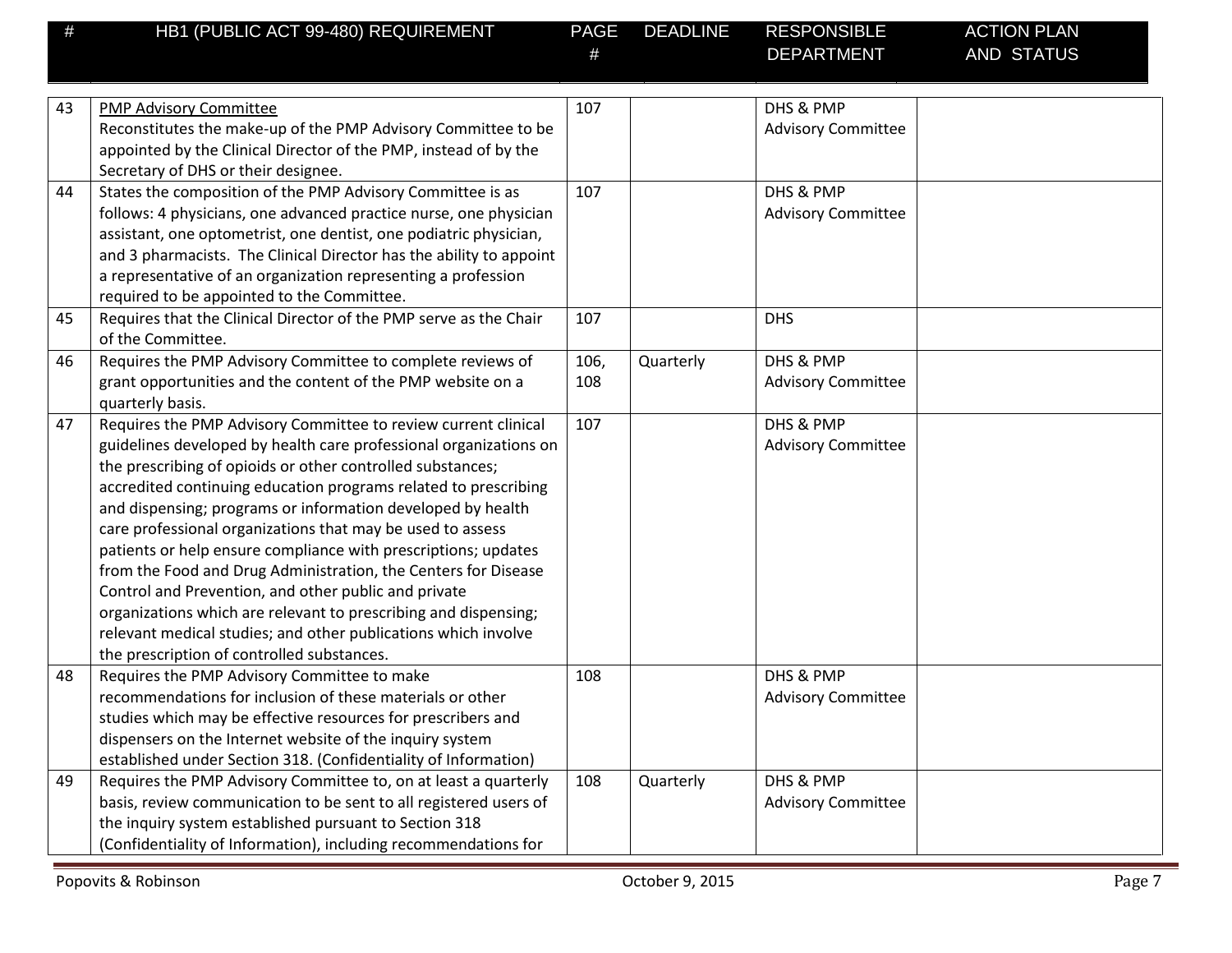DEPARTMENT

|    | relevant accredited continuing education and information            |      |                    |  |
|----|---------------------------------------------------------------------|------|--------------------|--|
|    | regarding prescribing and dispensing.                               |      |                    |  |
| 50 | Provides that any patient feedback, including grades, ratings, or   | 99   | <b>IDFPR</b>       |  |
|    | written or verbal statements, in opposition to a clinical decision  |      |                    |  |
|    | that the prescription of a controlled substance is not medically    |      |                    |  |
|    | necessary shall not be the basis of any adverse action, evaluation, |      |                    |  |
|    | or any other type of negative credentialing, contracting,           |      |                    |  |
|    | licensure, or employment action taken against a prescriber or       |      |                    |  |
|    | dispenser.                                                          |      |                    |  |
| 51 | Peer Review Subcommittee                                            | 108  | DHS & PMP          |  |
|    | Requires the Peer Review Subcommittee be composed of 5              |      | <b>Peer Review</b> |  |
|    | members selected by the Clinical Director, 3 physicians and 2       |      | Subcommittee       |  |
|    | pharmacists from the PMP Advisory Committee.                        |      |                    |  |
| 52 | Requires the purpose of the Peer Review Subcommittee to be the      | 108  | DHS & PMP          |  |
|    | establishing of a formal peer review of the professional            |      | Peer Review        |  |
|    | performance of prescribers and dispensers. The deliberations,       |      | Subcommittee       |  |
|    | information, and communications of the Peer Review                  |      |                    |  |
|    | Subcommittee are privileged and confidential and shall not be       |      |                    |  |
|    | disclosed in any manner except in accordance with current law.      |      |                    |  |
| 53 | Requires the peer review subcommittee to periodically review        | 108  | DHS & PMP          |  |
|    | the data contained within the prescription monitoring program to    |      | Peer Review        |  |
|    | identify those prescribers or dispensers who may be prescribing     |      | Subcommittee       |  |
|    | or dispensing outside the currently accepted standards in the       |      |                    |  |
|    | course of their professional practice.                              |      |                    |  |
| 54 | Allows the Peer Review Subcommittee to identify prescribers and     | 108- | DHS & PMP          |  |
|    | dispensers who may be prescribing outside currently accepted        | 109  | Peer Review        |  |
|    | medical standards and send those prescribers and dispensers a       |      | Subcommittee       |  |
|    | "request for information." This communication shall be sent via     |      |                    |  |
|    | certified mail, return receipt requested. A prescriber or dispenser |      |                    |  |
|    | has 30 days to respond to the request for information.              |      |                    |  |
| 55 | Refers a prescriber or dispenser to IDFPR by the Peer Review        | 109  | DHS & PMP          |  |
|    | Subcommittee in the following circumstances: (1) if a prescriber    |      | Peer Review        |  |
|    | or dispenser does not respond to 3 successive requests for          |      | Subcommittee       |  |
|    | information; (2) in the opinion of the majority of members of the   |      |                    |  |
|    | peer review committee, the prescriber or dispenser does not         |      |                    |  |
|    | have a satisfactory explanation for the practices identified by the |      |                    |  |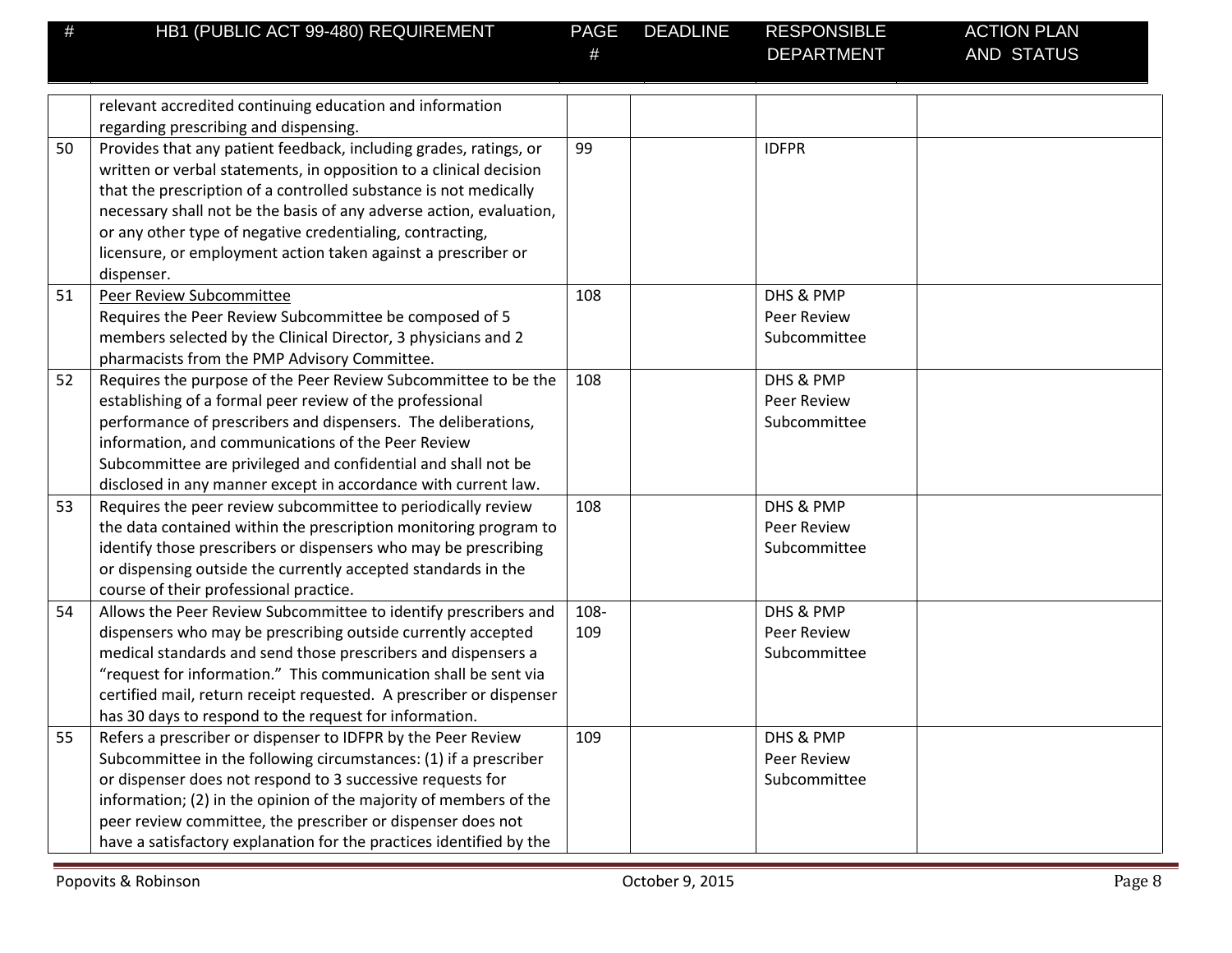| #  | HB1 (PUBLIC ACT 99-480) REQUIREMENT                                                                                                                                                                                                                                                                                                                                                                                                                                                                                                                                                                                                                                                                                                                                                                                                                                          | <b>PAGE</b><br># | <b>DEADLINE</b> | <b>RESPONSIBLE</b><br><b>DEPARTMENT</b>         | <b>ACTION PLAN</b><br><b>AND STATUS</b> |
|----|------------------------------------------------------------------------------------------------------------------------------------------------------------------------------------------------------------------------------------------------------------------------------------------------------------------------------------------------------------------------------------------------------------------------------------------------------------------------------------------------------------------------------------------------------------------------------------------------------------------------------------------------------------------------------------------------------------------------------------------------------------------------------------------------------------------------------------------------------------------------------|------------------|-----------------|-------------------------------------------------|-----------------------------------------|
|    | peer review subcommittee in its request for information; or (3)<br>following communications with the peer review subcommittee,<br>the prescriber or dispenser does not sufficiently rectify the<br>practices identified in the request for information in the opinion<br>of the majority of the members of the Peer Review<br>Subcommittee.                                                                                                                                                                                                                                                                                                                                                                                                                                                                                                                                  |                  |                 |                                                 |                                         |
| 56 | Allows the IDFPR to initiate an investigation and discipline in<br>accordance with current laws and rules for any prescriber or<br>dispensers referred by the Peer Review Subcommittee.                                                                                                                                                                                                                                                                                                                                                                                                                                                                                                                                                                                                                                                                                      | 109              |                 | <b>IDFPR</b>                                    |                                         |
| 57 | Requires the Peer Review Subcommittee to submit an annual<br>report detailing its activities for the prior year starting on July 1,<br>2017. This report is to be submitted to DHS and the General<br>Assembly. This report shall contain the following information:<br>the number of times the peer review subcommittee was<br>convened; the number of prescribers or dispensers who were<br>reviewed by the peer review committee; the number of requests<br>for information sent out by the peer review subcommittee; and<br>the number of prescribers or dispensers referred to the<br>Department of Financial and Professional Regulation. The annual<br>report shall be delivered electronically to the Department and to<br>the General Assembly. The report prepared by the peer review<br>subcommittee shall not identify any prescriber, dispenser, or<br>patient. | 109              | July 1, 2017    | DHS & PMP<br><b>Peer Review</b><br>Subcommittee |                                         |
| 58 | <b>Confidentiality Protections</b><br>Amends the Open Meetings Act to allow for the meetings of the<br>Advisory Committee and the Peer Review Subcommittee to be<br>closed to the public when discussing specific prescribers,<br>dispensers, or patients.                                                                                                                                                                                                                                                                                                                                                                                                                                                                                                                                                                                                                   | 5                |                 | DHS & PMP<br><b>Peer Review</b><br>Subcommittee |                                         |
|    | <b>DISPOSAL OF UNUSED MEDICATION</b><br>D.                                                                                                                                                                                                                                                                                                                                                                                                                                                                                                                                                                                                                                                                                                                                                                                                                                   |                  |                 |                                                 |                                         |
| 59 | <b>Medication Take-Back Program</b><br>Requires the Illinois Environmental Protection Agency (IEPA) to<br>establish by rule a medication take-back program to allow for the<br>collection and disposal of unused controlled substances. No<br>private entity may be compelled to serve as or fund a take-back<br>location or program. A household waste drop-off point may                                                                                                                                                                                                                                                                                                                                                                                                                                                                                                   | 62-64,<br>66     | June 1, 2016    | <b>IEPA</b>                                     |                                         |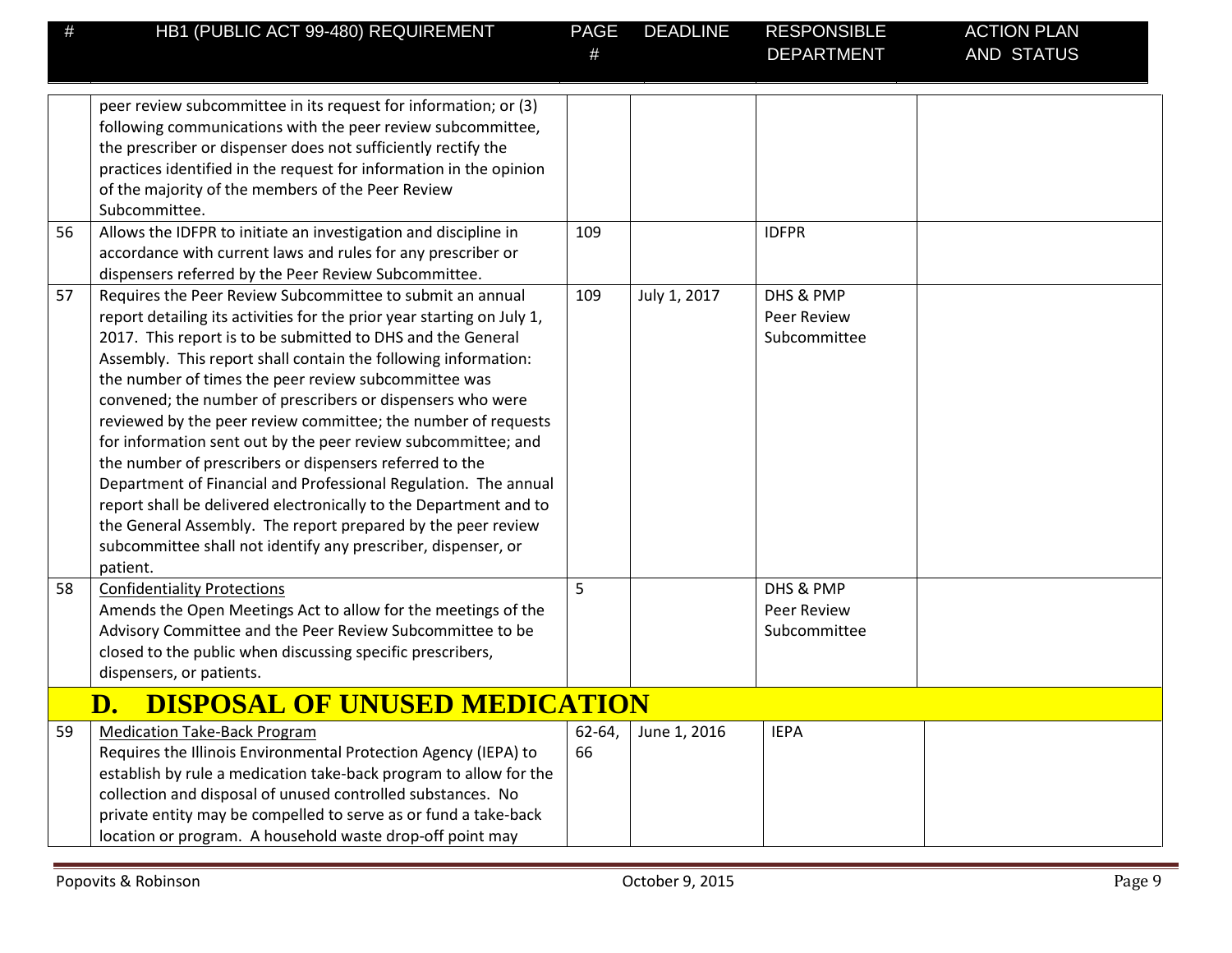| # | HB1 (PUBLIC ACT 99-480) REQUIREMENT | PAGE |
|---|-------------------------------------|------|

|    | accept controlled substances in accordance with federal law.                                                                     |                |              |                        |  |
|----|----------------------------------------------------------------------------------------------------------------------------------|----------------|--------------|------------------------|--|
| 60 | Requires IEPA and IDPH to develop a sign for drop-off sites.                                                                     | 66             |              | <b>IEPA &amp; IDPH</b> |  |
|    | Specifies requirements on signs. Signs must be posted by                                                                         |                |              |                        |  |
|    | pharmacies in the area where medication is dispensed.                                                                            |                |              |                        |  |
| 61 | Requires IEPA to issue a report to the General Assembly by June                                                                  | 66             | June 1, 2019 | <b>IEPA</b>            |  |
|    | 1, 2019 detailing the amount of controlled substances collected                                                                  |                |              |                        |  |
|    | under the program.                                                                                                               |                |              |                        |  |
| 62 | Authorizes IEPA to include collection of controlled substances in                                                                | 64             |              | <b>IEPA</b>            |  |
|    | its existing household waste collections per the amendment.                                                                      |                |              |                        |  |
| 63 | Allows the Director of DHS/DASA to provide advice to State and                                                                   | $\overline{7}$ |              | DHS/DASA               |  |
|    | Local officials on programs to promote disposal of unused                                                                        |                |              |                        |  |
|    | prescription drugs.                                                                                                              |                |              |                        |  |
| 64 | Prescription Pill and Drug Disposal Fund                                                                                         | 12             |              | <b>ICJIA</b>           |  |
|    | Expands eligibility for grants by the Illinois Criminal Justice                                                                  |                |              |                        |  |
|    | Information Authority from the Prescription Pill and Drug                                                                        |                |              |                        |  |
|    | Disposal Fund. Municipalities or organizations that establish<br>containers designated for the collection and disposal of unused |                |              |                        |  |
|    | controlled substances may receive grants from the Fund. In                                                                       |                |              |                        |  |
|    | addition, publication or advertising of collection events or mail-                                                               |                |              |                        |  |
|    | back programs conducted by municipalities or organizations is                                                                    |                |              |                        |  |
|    | also eligible for grant funding.                                                                                                 |                |              |                        |  |
| 65 | Extends the deadline for adopting rules related to grants under                                                                  | 12             | July 1, 2016 | <b>ICJIA</b>           |  |
|    | the Prescription Pill and Drug Disposal Fund from July 1, 2012 to                                                                |                |              |                        |  |
|    | July 1, 2016.                                                                                                                    |                |              |                        |  |
| 66 | Doubles the existing fee (\$20 to \$40) assessed against certain                                                                 | 120            |              | <b>ICJIA</b>           |  |
|    | criminal offenses that supports the Prescription Pill and Drug                                                                   |                |              |                        |  |
|    | Disposal Fund.                                                                                                                   |                |              |                        |  |
|    | <b>PHARMACIST DISPENSING AND ADMINISTRATION OF OPIOID</b><br>$E_{\bullet}$                                                       |                |              |                        |  |
|    | <b>ANTAGONISTS</b>                                                                                                               |                |              |                        |  |
| 67 | Amends the Pharmacy Practice Act to create "Lali's Law," to                                                                      | $\mathbf 1$    |              | IDFPR, IDPH & DHS      |  |
|    | authorize pharmacists to dispense opioid antagonists. This                                                                       |                |              |                        |  |
|    | dispensing must be done in accordance with written procedures                                                                    |                |              |                        |  |
|    | and protocols developed by the Department of Financial and                                                                       |                |              |                        |  |
|    | Professional Regulation (IDFPR), with the Department of Public                                                                   |                |              |                        |  |
|    | Health (IDPH) and Department of Human Services (DHS).                                                                            |                |              |                        |  |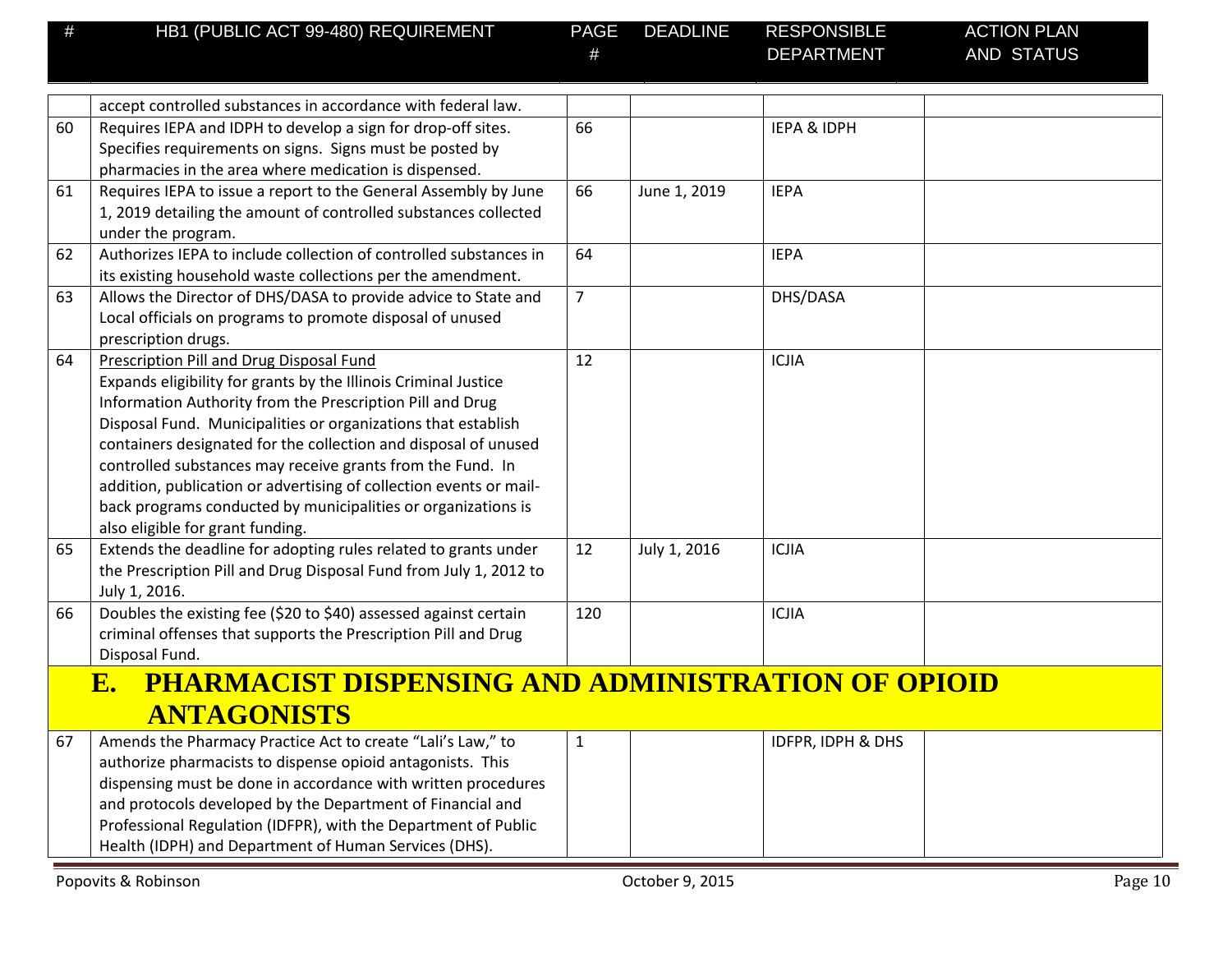| #  | HB1 (PUBLIC ACT 99-480) REQUIREMENT                                                                                                                                                                                                                                                                                                                                                                                                                                                           | PAGE         | <b>DEADLINE</b> | <b>RESPONSIBLE</b><br><b>DEPARTMENT</b> | <b>ACTION PLAN</b><br><b>AND STATUS</b> |
|----|-----------------------------------------------------------------------------------------------------------------------------------------------------------------------------------------------------------------------------------------------------------------------------------------------------------------------------------------------------------------------------------------------------------------------------------------------------------------------------------------------|--------------|-----------------|-----------------------------------------|-----------------------------------------|
|    |                                                                                                                                                                                                                                                                                                                                                                                                                                                                                               |              |                 |                                         |                                         |
| 68 | Requires pharmacist to complete a training program approved by                                                                                                                                                                                                                                                                                                                                                                                                                                | $\mathbf{1}$ |                 | <b>IDFPR &amp; DHS</b>                  |                                         |
|    | DHS before dispensing opioid antagonists.                                                                                                                                                                                                                                                                                                                                                                                                                                                     |              |                 |                                         |                                         |
|    | <b>DRUG OVERDOSE PREVENTION PROGRAM</b><br>${\bf F}$ .                                                                                                                                                                                                                                                                                                                                                                                                                                        |              |                 |                                         |                                         |
| 69 | Requires the Director of the Division of Alcoholism and Substance<br>Abuse to publish a report annually regarding statewide overdose<br>trends. The report must now include an analysis of drug<br>overdose information reported to IDPH by hospitals, coroners<br>and schools.                                                                                                                                                                                                               | 6            |                 | DHS/DASA                                |                                         |
| 70 | Allows the report to possibly include: trends in overdose death<br>rates; trends in emergency room utilization related to drug use;<br>trends and costs of pre-hospital and emergency services<br>utilization; improvements in data collection; interventions<br>effective in reducing fatal or nonfatal overdoses; and education<br>efforts about unused medication, including the number of Illinois<br>registered collection receptacles, mail-back programs and drug<br>take-back events. | 6            |                 | DHS/DASA                                |                                         |
| 71 | Updates existing law authorizing DHS to create a program for the<br>dispensing, prescribing, or distribution of Naloxone to use the<br>term "opioid antagonist" and also improves definition to account<br>for potential advances in opioid antagonists.                                                                                                                                                                                                                                      | $7-9,$<br>10 |                 | DHS/DASA                                |                                         |
| 72 | Allows the Director to give preference to grants for proposals that<br>discuss the potential dangers of keeping unused prescription<br>drugs in the home and methods to properly dispose of unused<br>prescription drugs.                                                                                                                                                                                                                                                                     | 8            |                 | DHS/DASA                                |                                         |
| 73 | Clarifies that health care professionals can prescribe opioid<br>antagonists to persons who may not be personally at risk of<br>experiencing an opioid overdose, but rather may be able to assist<br>another individual during an opioid overdose.                                                                                                                                                                                                                                            | 7, 9         |                 | DHS/DASA                                |                                         |
| 74 | Ensures civil immunity, except for willful and wanton misconduct,<br>for lay people administering opioid antagonists to those<br>experiencing an opioid overdose.                                                                                                                                                                                                                                                                                                                             | 9            |                 | DHS/DASA                                |                                         |
| 75 | Allows for criminal immunity, except for willful and wanton<br>misconduct, for healthcare professional administering or<br>dispensing opioid antagonists to patients or others who may<br>administer the opioid antagonist.                                                                                                                                                                                                                                                                   | 9            |                 | DHS/DASA                                |                                         |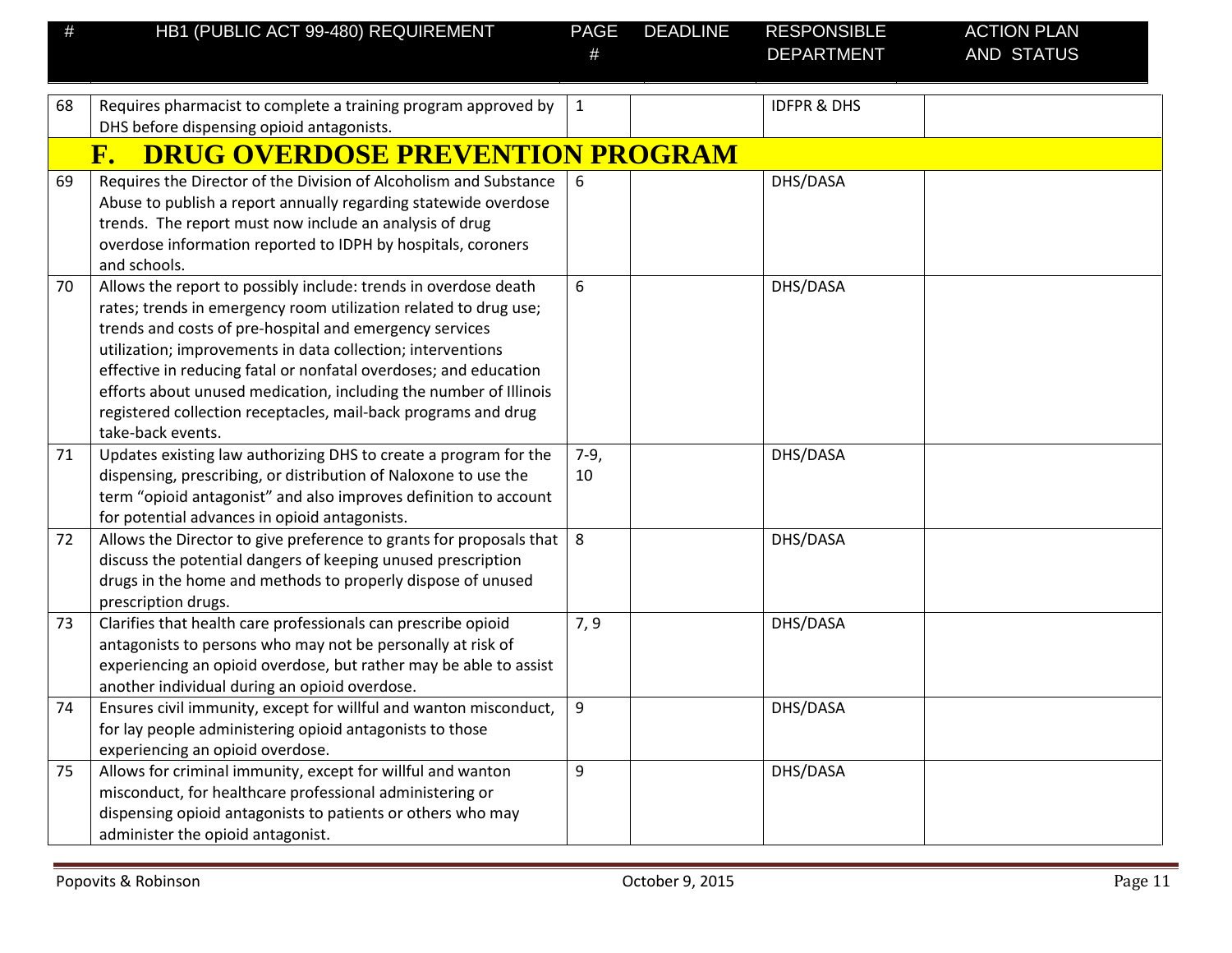| #  | HB1 (PUBLIC ACT 99-480) REQUIREMENT                                                                                                                                                                                                                                                                                                                                                                                                                | <b>PAGE</b> | <b>DEADLINE</b> | <b>RESPONSIBLE</b><br><b>DEPARTMENT</b>                     | <b>ACTION PLAN</b><br>AND STATUS |
|----|----------------------------------------------------------------------------------------------------------------------------------------------------------------------------------------------------------------------------------------------------------------------------------------------------------------------------------------------------------------------------------------------------------------------------------------------------|-------------|-----------------|-------------------------------------------------------------|----------------------------------|
| 76 | Updates the definition of "health care professional" to include<br>pharmacists and also accurately reflecting the terminology<br>referencing advanced practice nurses and physician assistants.<br>Enrolled bill includes some inconsistencies re: APN prescriptive<br>authority. Also the definition is limited to those health care<br>professionals such as APNs, nurses or physicians assistants who<br>practice in a hospital or pharmacists. | 10          |                 | DHS/DASA                                                    |                                  |
| 77 | Requires every State and local government agency employing law<br>enforcement officers and firemen to have opioid antagonists and<br>provide training for the administration of opioid antagonists. This<br>requirement also apples to publicly and privately owned<br>ambulances and other transport emergency medical vehicles.                                                                                                                  | 11          |                 | DHS/DASA                                                    |                                  |
| 78 | Allows certain entities to apply to DHS for a grant to acquire<br>opioid antagonist and to fund training programs. The law<br>enforcement agencies or municipalities may apply to fund these<br>collections and call-back programs through the Illinois Criminal<br>Justice Information Authority.                                                                                                                                                 | $11 - 12$   |                 | DHS & ICJIA                                                 |                                  |
| 79 | Requires the Department of Human Services to create a public<br>education program about opioid and heroin overdose, including<br>information regarding the immunity for those who administer<br>opioid antagonists.                                                                                                                                                                                                                                | $11 - 12$   |                 | DHS/DASA                                                    |                                  |
| 80 | Amends The Department of State Police by adding an<br>amendment requiring the Department of State Police to conduct<br>or approve a training program for State police officers in the<br>administration of opioid antagonists. Defines "State police<br>officers" as used in the section.                                                                                                                                                          | 12          |                 | <b>State Police</b>                                         |                                  |
| 81 | Amends the Illinois Police Training Act to require the Illinois Law<br>Enforcement Training Standards Board to develop curriculum for<br>probationary police officers to include training in the<br>administration of opioid antagonists.                                                                                                                                                                                                          | 13          |                 | <b>Illinois Law</b><br>Enforcement<br><b>Training Board</b> |                                  |
| 82 | Amends the Police Training Act to require in service trainings on<br>administration of antagonists to police officers.                                                                                                                                                                                                                                                                                                                             | 14          |                 | IL Law Enforcement<br><b>Training Board</b>                 |                                  |
| 83 | <b>Emergency Medical Services Directors Committee</b><br>Requires the EMS Medical Directors Committee of IDPH to<br>address regional standing medical orders for the administration<br>of opioid antagonists.                                                                                                                                                                                                                                      | 27          |                 | <b>EMSDC &amp; IDPH</b>                                     |                                  |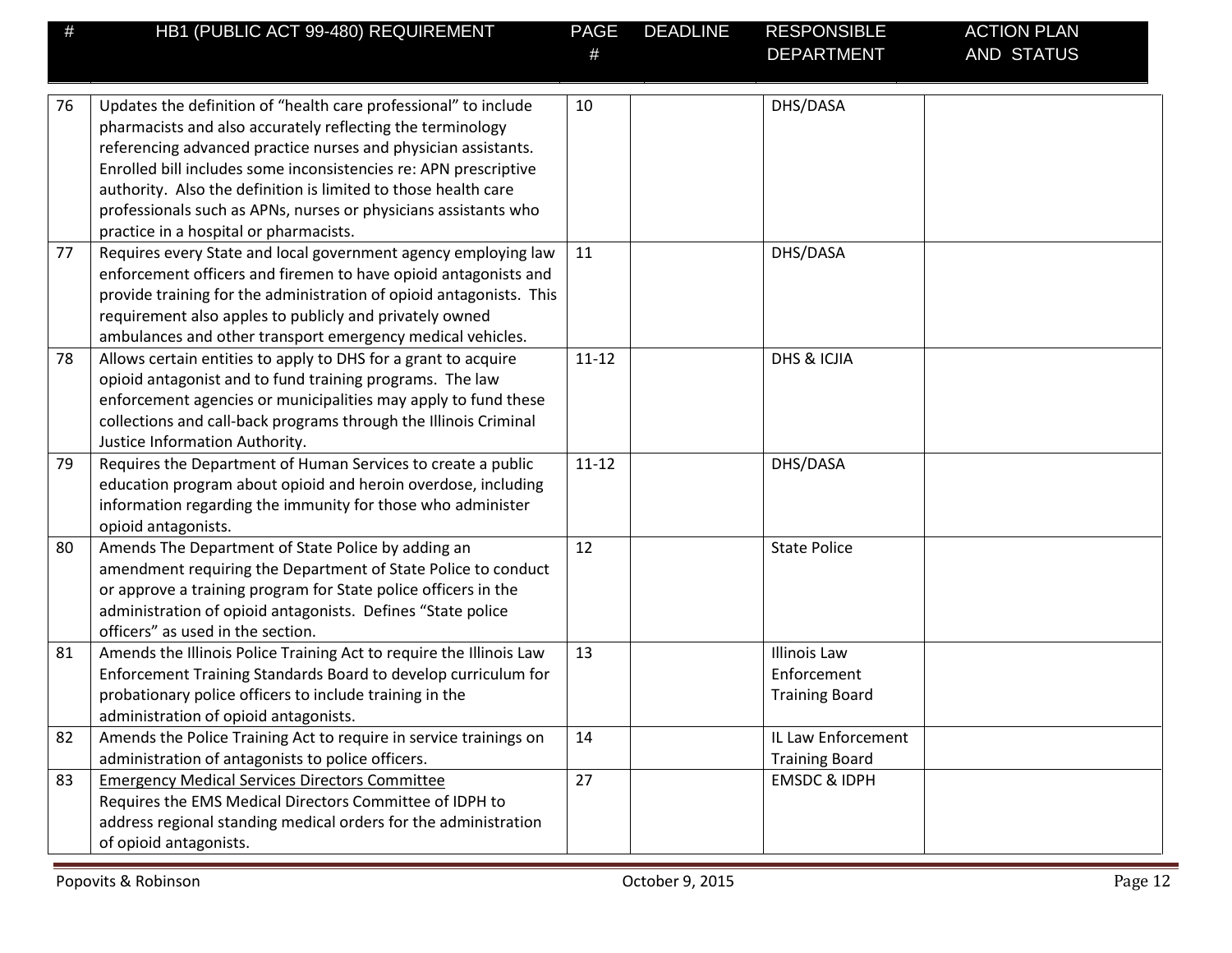| #  | HB1 (PUBLIC ACT 99-480) REQUIREMENT                                                                                                | PAGE      | <b>DEADLINE</b> | <b>RESPONSIBLE</b>   | <b>ACTION PLAN</b> |
|----|------------------------------------------------------------------------------------------------------------------------------------|-----------|-----------------|----------------------|--------------------|
|    |                                                                                                                                    |           |                 | <b>DEPARTMENT</b>    | <b>AND STATUS</b>  |
|    |                                                                                                                                    |           |                 |                      |                    |
| 84 | Requires the Department of Professional Regulation to prescribe                                                                    | 31        |                 | <b>DPR</b>           |                    |
|    | education and training requirements through regulations.                                                                           |           |                 |                      |                    |
| 85 | The Good Samaritan Act                                                                                                             | 124       |                 |                      |                    |
|    | Exempts pharmacists from civil liability for the dispensing of an                                                                  |           |                 |                      |                    |
|    | opioid antagonist to individuals who may or may not be at risk for                                                                 |           |                 |                      |                    |
|    | an opioid overdose.                                                                                                                |           |                 |                      |                    |
| 86 | Exempts law enforcement officers, firemen, Emergency                                                                               | 124       |                 |                      |                    |
|    | Medical Technicians (EMTs) and First Responders from civil                                                                         |           |                 |                      |                    |
| 87 | liability for emergency administration of an opioid antagonist.<br>Amends the Illinois Fire Protection Training Act to require the | 15        |                 | Office of the State  |                    |
|    | Office of the State Fire Marshall to distribute an in-service                                                                      |           |                 | <b>Fire Marshall</b> |                    |
|    | training program for firefighters in the administration of                                                                         |           |                 |                      |                    |
|    | antagonists.                                                                                                                       |           |                 |                      |                    |
| 88 | Amends the Illinois Fire Protection Training Act to require Office                                                                 | 15        |                 | Office of the State  |                    |
|    | of the State Fire Marshall include training in the administration of                                                               |           |                 | <b>Fire Marshall</b> |                    |
|    | opioid antagonists as part of the minimum basic training                                                                           |           |                 |                      |                    |
|    | requirements which a trainee must satisfactorily complete before                                                                   |           |                 |                      |                    |
|    | being eligible for permanent employment as a fire fighter.                                                                         |           |                 |                      |                    |
|    | <b>SCHOOL DRUG AWARENESS AND OVERDOSE PREVENTION</b><br>G.                                                                         |           |                 |                      |                    |
| 89 | Amends existing law that currently authorizes select school                                                                        | 19        |                 | <b>ISBE</b>          |                    |
|    | personnel to administer asthma medication and epi-pens to                                                                          |           |                 |                      |                    |
|    | include the administration of opioid antagonists.                                                                                  |           |                 |                      |                    |
| 90 | Allows a school district, public school, or nonpublic school to                                                                    | 21        |                 | <b>ISBE</b>          |                    |
|    | authorize its nurse or trained personnel to administer an opioid                                                                   |           |                 |                      |                    |
|    | antagonist to any person that the school nurse or trained                                                                          |           |                 |                      |                    |
|    | personnel in good faith believes is having an opioid overdose.                                                                     |           |                 |                      |                    |
| 91 | Adds administration of opioid antagonist to a list of situations                                                                   | 21, 22    |                 | <b>ISBE</b>          |                    |
|    | when school districts and their employees are to incur no liability                                                                |           |                 |                      |                    |
|    | or professional discipline, except for willful and wanton                                                                          |           |                 |                      |                    |
|    | misconduct.                                                                                                                        |           |                 |                      |                    |
| 92 | Includes requirements when the opiate antagonist may be                                                                            | $22 - 25$ |                 | <b>ISBE</b>          |                    |
|    | administered, the reporting requirements once administered, and                                                                    |           |                 |                      |                    |
|    | training requirements imposed on school staff.                                                                                     |           |                 |                      |                    |
| 93 | Requires ISBE to submit a report - on or before October 1, 2016,                                                                   | 25        | October 1, 2016 | <b>ISBE</b>          |                    |
|    | and every year thereafter - to the General Assembly and IDPH                                                                       |           | (and every year |                      |                    |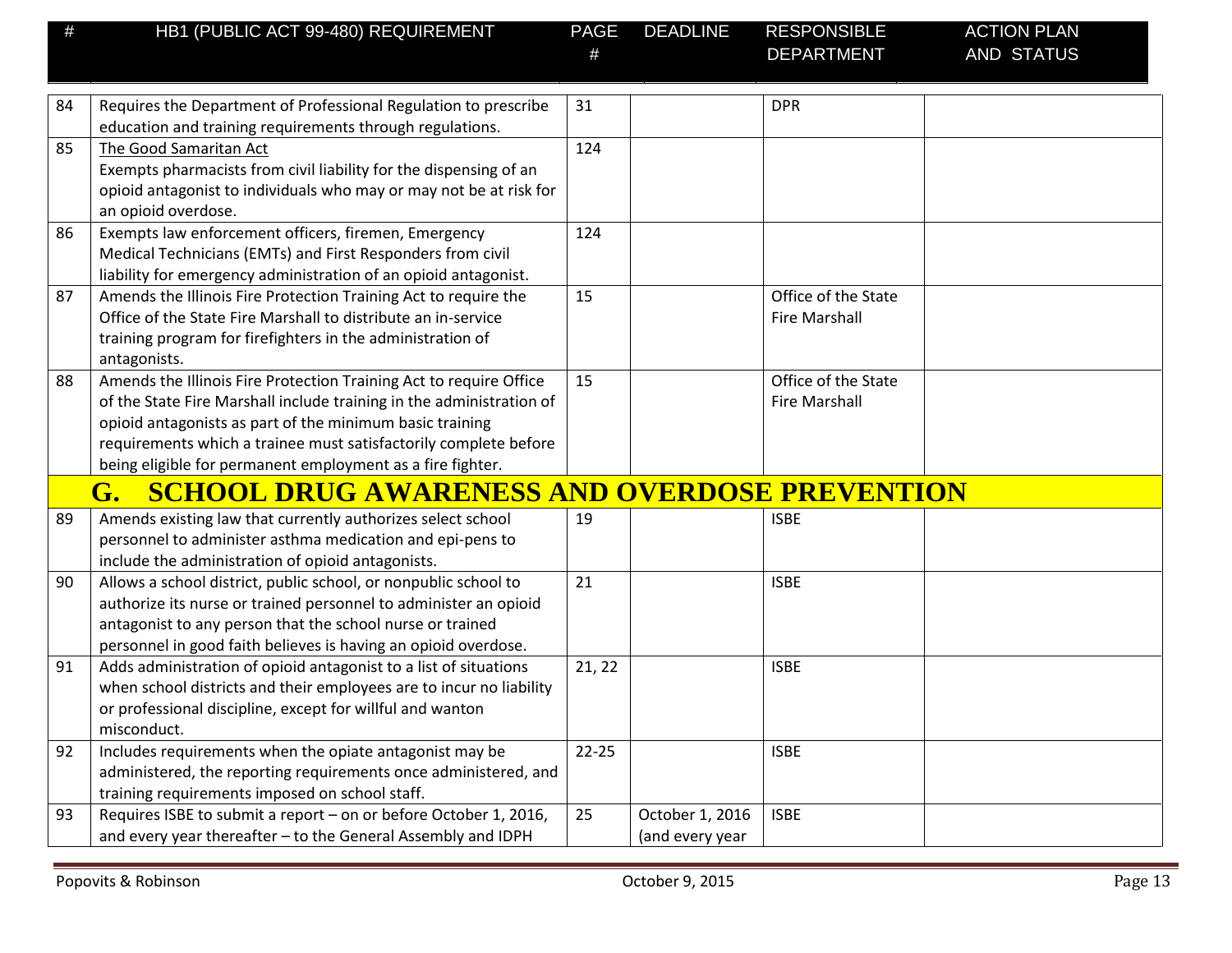| #   | HB1 (PUBLIC ACT 99-480) REQUIREMENT                                                                                                                                                                                                                                                               | <b>PAGE</b> | <b>DEADLINE</b>       | <b>RESPONSIBLE</b><br><b>DEPARTMENT</b> | <b>ACTION PLAN</b><br>AND STATUS |
|-----|---------------------------------------------------------------------------------------------------------------------------------------------------------------------------------------------------------------------------------------------------------------------------------------------------|-------------|-----------------------|-----------------------------------------|----------------------------------|
|     | identifying the frequency and circumstances of opioid antagonist<br>administration during the preceding academic year. The report<br>shall be published on the State Board's Internet website on the<br>date the report is delivered to the General Assembly.                                     |             | thereafter)           |                                         |                                  |
| 94  | Requires the State Board of Education and DHS to develop and<br>establish a 3 year heroin and opioid prevention pilot program.<br>DHS may contract with a health education organization to fulfill<br>the requirements of the pilot program.                                                      | $25 - 26$   | By January 1,<br>2017 | <b>ISBE &amp; DHS</b>                   |                                  |
| 95  | Allows for voluntary participation in the program by school<br>districts. Subject to appropriation, DHS shall reimburse a school<br>district for the costs associated with participation in the program.                                                                                          | $25 - 26$   |                       | <b>ISBE &amp; DHS</b>                   |                                  |
| 96  | Requires ISBE, DHS and any contracted organization to submit an<br>annual report to the General Assembly that includes: list of school<br>districts in the pilot, grade levels in the pilot, and findings<br>regarding the pilot.                                                                 | 26          |                       | <b>ISBE &amp; DHS</b>                   |                                  |
|     | <b>OVERDOSE REPORTING REQUIREMENTS</b><br><u>H.</u>                                                                                                                                                                                                                                               |             |                       |                                         |                                  |
| 97  | Coroners<br>Requires coroners to report to IDPH when a drug overdose is<br>determined to be a cause or contributing factor in a death.                                                                                                                                                            | 18          |                       | <b>IDPH</b>                             |                                  |
| 98  | Requires IDPH to adopt rules regarding specific information that<br>must be reported in the event of overdose deaths.                                                                                                                                                                             | 18          |                       | <b>IDPH</b>                             |                                  |
| 99  | Requires IDPH to use overdose reporting to create a semiannual<br>report to the General Assembly.                                                                                                                                                                                                 | 18          |                       | <b>IDPH</b>                             |                                  |
| 100 | Requires IDPH to provide on its website a monthly report of<br>overdose death figures organized by location, age, and any other<br>factors the Department deems appropriate.                                                                                                                      | 18          |                       | <b>IDPH</b>                             |                                  |
| 101 | <b>Emergency Departments</b><br>Requires a health care professional, hospital administrator, or<br>their designee to report drug overdose to IDPH within 48 hours of<br>providing treatment or at such time the overdose is confirmed<br>when treatment is provided in a hospital emergency room. | 32          |                       | <b>IDPH</b>                             |                                  |
| 102 | Requires IDPH by rule to create a form for this report with specific<br>fields and with the input of a statewide organization representing<br>a majority of hospitals in Illinois.                                                                                                                | 32          |                       | <b>IDPH</b>                             |                                  |
| 103 | Requires that the identity of the person and entity reporting shall                                                                                                                                                                                                                               | $32 - 33$   |                       | <b>IDPH</b>                             |                                  |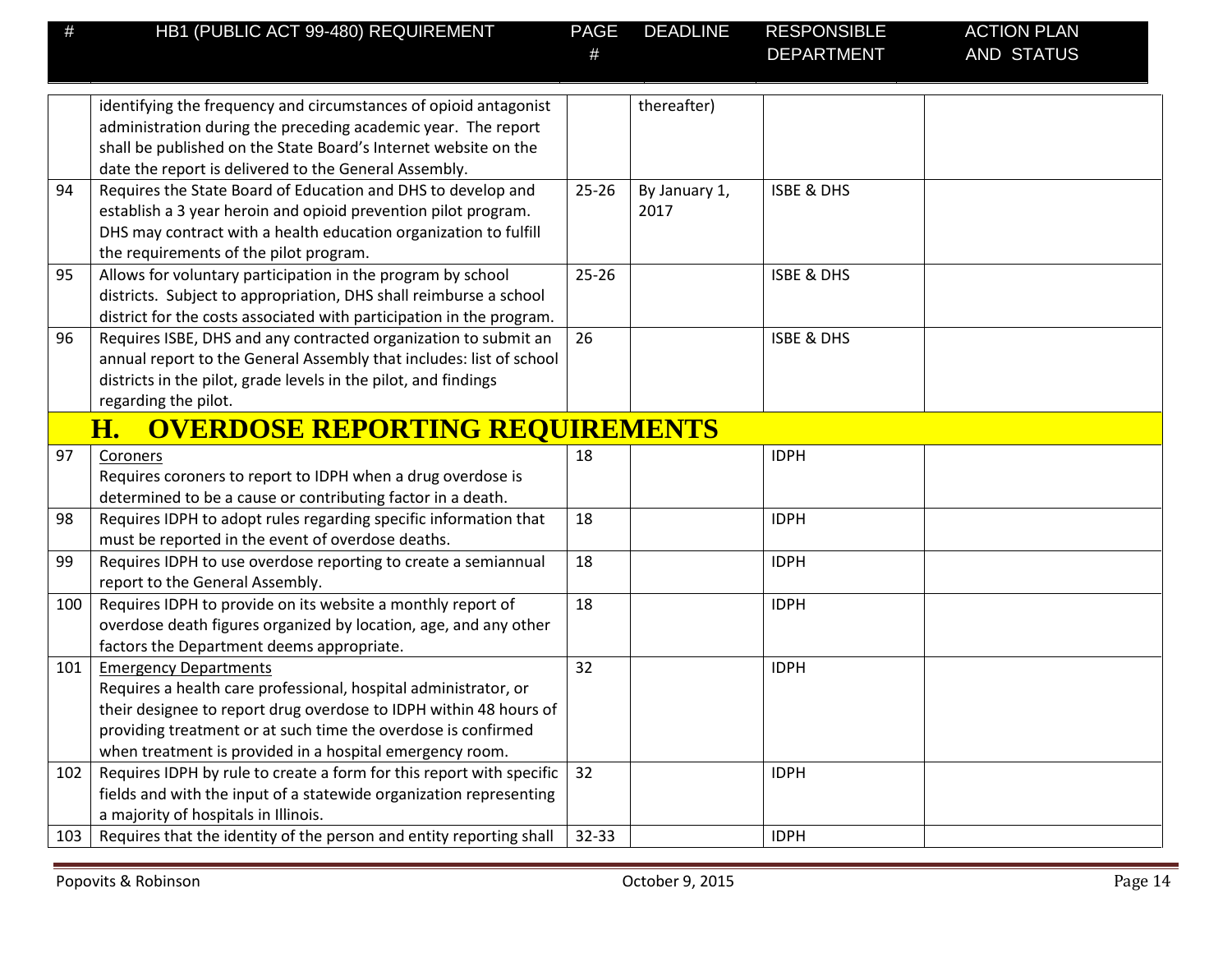| #   | HB1 (PUBLIC ACT 99-480) REQUIREMENT                                                                                                                                                                                                                                                                                                                                                               | <b>PAGE</b>                        | <b>DEADLINE</b> | <b>RESPONSIBLE</b>                                                | <b>ACTION PLAN</b> |  |  |
|-----|---------------------------------------------------------------------------------------------------------------------------------------------------------------------------------------------------------------------------------------------------------------------------------------------------------------------------------------------------------------------------------------------------|------------------------------------|-----------------|-------------------------------------------------------------------|--------------------|--|--|
|     |                                                                                                                                                                                                                                                                                                                                                                                                   | #                                  |                 | <b>DEPARTMENT</b>                                                 | <b>AND STATUS</b>  |  |  |
|     | not be disclosed to the subject of the report. The healthcare<br>professional, hospital administrator, or designee and his or her<br>employer shall not be held criminally, civilly, or professional liable<br>for the required reporting, except for willful or wanton<br>misconduct.                                                                                                            |                                    |                 |                                                                   |                    |  |  |
| 104 | Requires IDPH to use this information for a report to the General<br>Assembly.                                                                                                                                                                                                                                                                                                                    | 33                                 |                 | <b>IDPH</b>                                                       |                    |  |  |
|     | <b>DRUG COURTS</b><br>I.                                                                                                                                                                                                                                                                                                                                                                          |                                    |                 |                                                                   |                    |  |  |
| 105 | Expands eligibility for drug court programs for those sentenced to<br>probation for certain offenses under the Cannabis Control Act,<br>the Controlled Substances Act, and the Methamphetamine<br>Control and Community Protection Act.                                                                                                                                                           | 83,<br>112,<br>114,<br>116,<br>119 |                 | Chief Judge in each<br><b>Judicial District</b>                   |                    |  |  |
| 106 | Requires the drug court, if it finds that the person suffers from a<br>substance abuse problem that makes him or her substantially<br>unlikely to successfully complete a sentence of probation under<br>this Section, to set forth its findings in the form of a written order<br>and not sentence the person to probation. However, they still<br>may be considered for the drug court program. | 112,<br>114,<br>116,<br>119        |                 | Chief Judge in each<br><b>Judicial District</b>                   |                    |  |  |
| 107 | Subject to appropriation, requires the Office of the State's<br>Attorneys Appellate Prosecutor to conduct mandatory seminars<br>on substance abuse and addiction for all drug court prosecutors<br>in the State.                                                                                                                                                                                  | 123                                |                 | Office of the State's<br><b>Attorneys Appellate</b><br>Prosecutor |                    |  |  |
| 108 | Subject to appropriation, requires the Office of the State<br>Appellate Defender to conduct mandatory seminars on substance<br>abuse and addiction for all drug court public defenders<br>throughout the State.                                                                                                                                                                                   | 123                                |                 | Office of the State<br>Appellate Defender                         |                    |  |  |
| 109 | Amends the Drug Court Treatment Act to include a definition for<br>"crime of violence."                                                                                                                                                                                                                                                                                                           | 122                                |                 | Chief Judge in each<br><b>Judicial District</b>                   |                    |  |  |
| 110 | Provides that the defendant may be admitted into a drug court<br>program only upon the agreement of the prosecutor if certain<br>conditions exist regarding the defendant's past criminal history.                                                                                                                                                                                                | 123                                |                 | Chief Judge in each<br><b>Judicial District</b>                   |                    |  |  |
| 111 | Amends the Veterans and Service Members Court Treatment Act<br>to include a definition for "crime of violence."                                                                                                                                                                                                                                                                                   | 124                                |                 |                                                                   |                    |  |  |
|     | <b>MEDICATION SHOPPING</b><br>J.                                                                                                                                                                                                                                                                                                                                                                  |                                    |                 |                                                                   |                    |  |  |